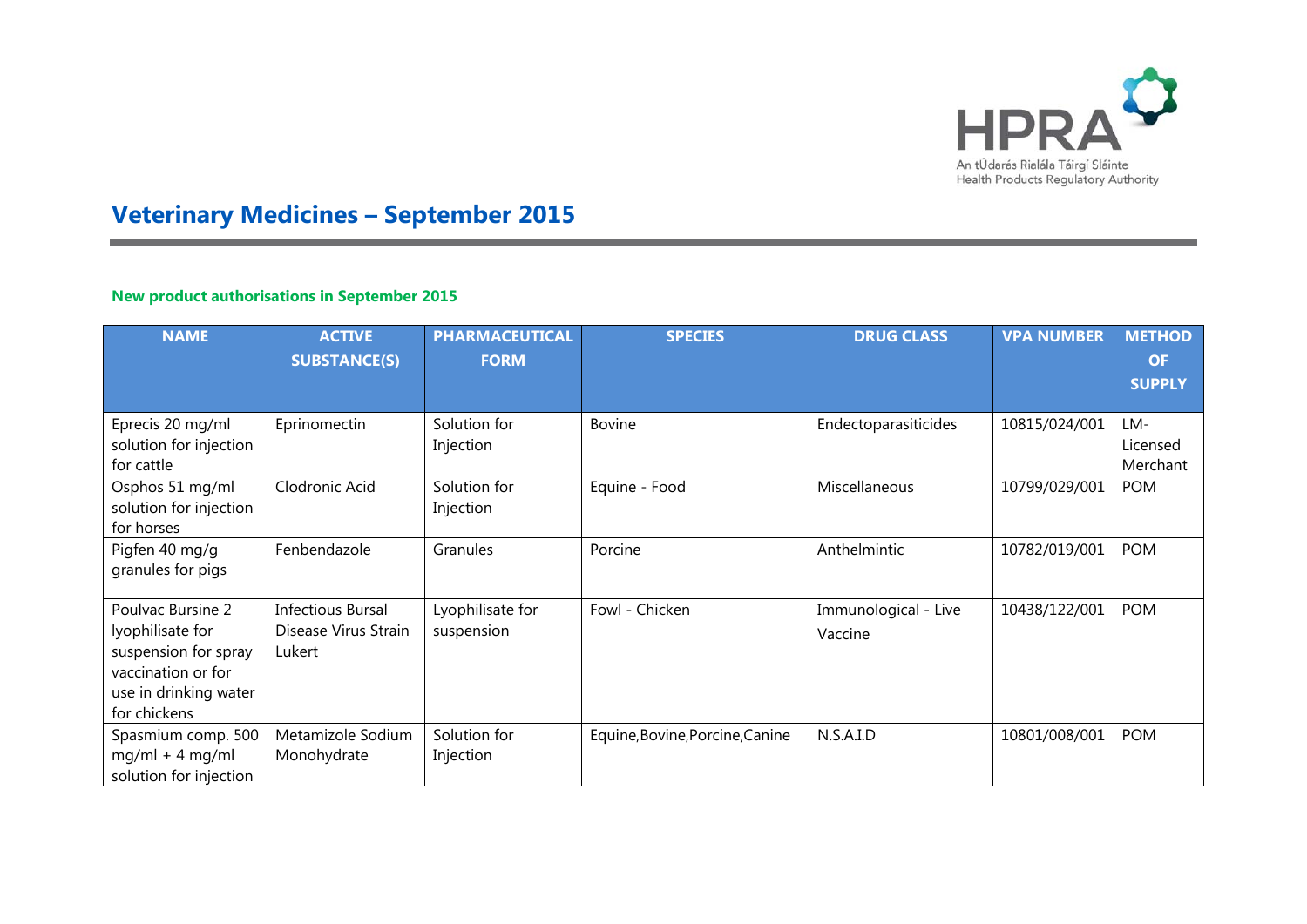

### **Products transferred in September 2015**

| <b>Product Name</b>                                                                        | New VPA number | <b>New MAH</b>       |
|--------------------------------------------------------------------------------------------|----------------|----------------------|
| Penethaone 236.3 mg/ml<br>powder and solvent for<br>suspension for injection for<br>cattle | 10505/004/001  | Divasa-Farmavic S.A. |

## **Specific product updates (for animal record keeping purposes)**

### **Change to Withdrawal Periods**

| <b>MAH</b><br><b>VPA Number</b> |               | Withdrawal period Period Unit |      |
|---------------------------------|---------------|-------------------------------|------|
|                                 |               |                               | Days |
|                                 | 10825/016/001 | Novartis Animal Health UK Ltd |      |

### **Change to Product name**

| <b>Old Product Name</b> | New Product name       | <b>NPA</b>    | <b>MAH</b>      |
|-------------------------|------------------------|---------------|-----------------|
| Coxx-Kure 50 mg/ml      | Pharcox 50 mg/ml oral  |               |                 |
| oral suspension for     | suspension for piglets |               |                 |
| piglets and calves      | and calves             | 10483/002/001 | <b>LAPROVET</b> |